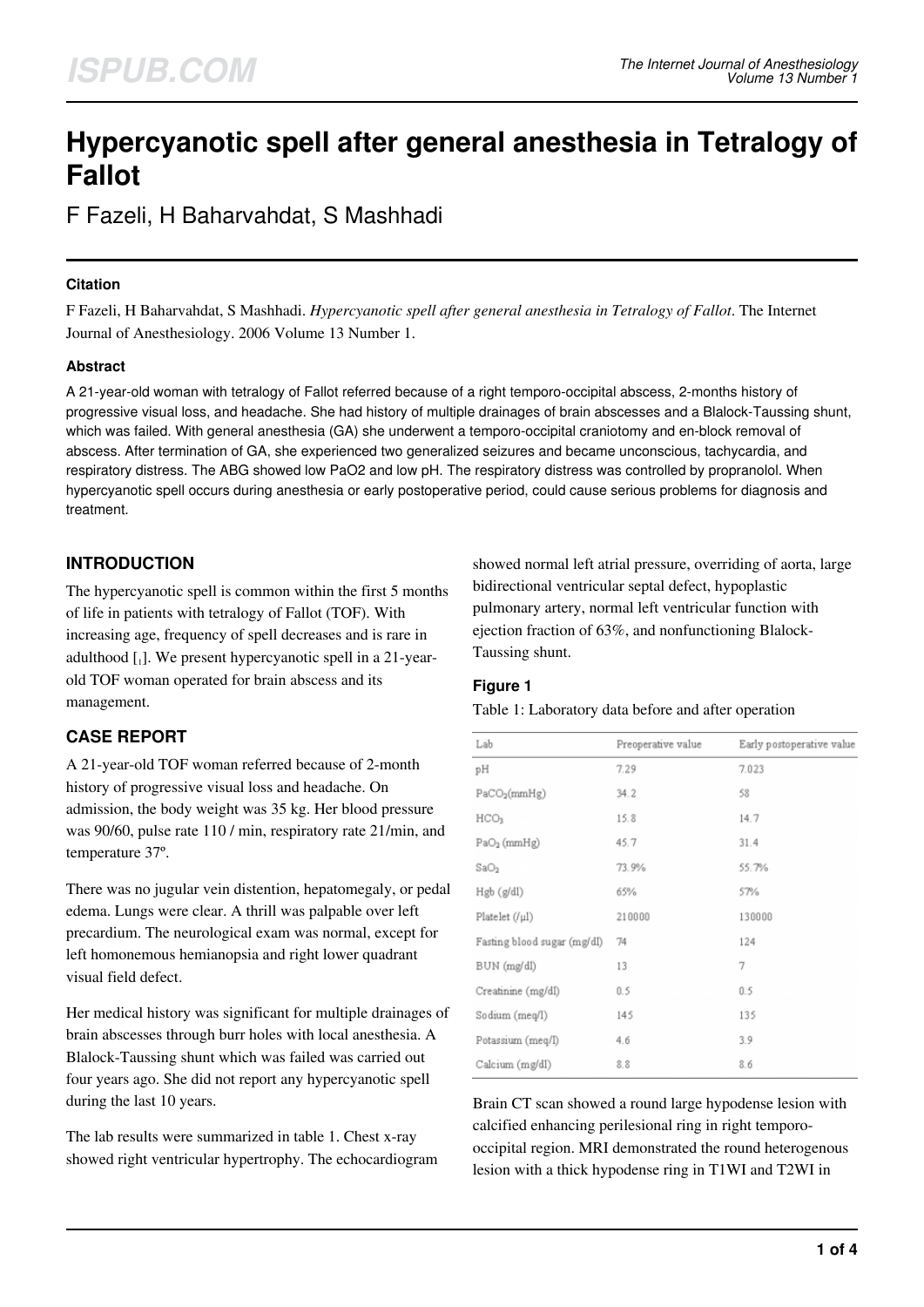right temporo-occipital lobe.

With general anesthesia (GA) she underwent a temporooccipital craniotomy and en-block removal of abscess which had a calcified thick wall with pus. Midazolam, ketamine, and fentanyle were used for GA induction and N2O, halothane, and fentanyle for GA maintenance. The GA and craniotomy was without problem. After operation she became awaked slowly in recovery room, extubated, and transferred to Neurosurgical ICU. In ICU she experienced two generalized seizures. Seizures were controlled with midazolam, phenytoin, and phenobarbital. After the seizures, she experienced loss of consciousness, tachycardia, and respiratory distress. The ABG showed low PaO2 (31.4 mmHg) and pH (7.023). Serum biochemistry tests were normal (table 1). Brain CT scan showed total removal of abscess with small subarachnoid hemorrhage. The patient was on Ventury of 35% O2. Bicarbonate and morphine were administered. Respiratory distress was not responded to treatment until intravenous administration of propranolol, resulting in slowly resolving of the condition.

Within first week of operation she became conscious, and did not experience further seizure and any new neurological deficit. The respiratory and hemodynamic states were stable. After two weeks of antibiotic therapy she was discharged in good condition.

# **DISCUSSION**

Patients with TOF are at risk of different neurological complications, such as chronic cerebral hypoxia, impairment of neurological development, brain abscess, cerebrovascular thrombosis, and hemorrhage  $[$ <sub>1,2</sub> $]$ .

Anesthesia of patients with TOF and neurological complications is a demanding work. The general strategy, which is to avoid hypoxemia, is made by (1) ensuring adequate hydration, (2) maintaining systemic arterial blood pressure, (3) minimizing additional resistance to pulmonary blood flow, and (4) avoiding sudden increase in systemic oxygen demand (cry, inadequate level of anesthesia, seizure) [1]. This strategy would provide adequate perfusion to the hypertrophied right ventricle, prevent an increase in right-toleft shunting, and maintain collateral circulation into the lungs [<sup>3</sup> ]. For these reasons, anesthesia of our patient was carried out with high-dose narcotic agents, benzodiazepines, and ketamine. Adequate hydration was achieved with normal saline and arterial blood pressure was maintained constantly with phenylephrine at the level of 90/60.

During the postoperative period, multiple seizures predisposed our patient to increase oxygen demand, decrease arterial PaO2 and pH, and increase PaCO2. These factors were sufficient to lead our patient to hypoxemia and a hypercyanotic spell associated with hyperventilation, increasing venous return, increasing right-to-left shunt, and further decreasing arterial PaO2 and pH. As postoperative neurological complications may have clinical manifestation similar to hypercyanotic spell, rule out of neurological problems is mandatory. Neuroimagings, proper physical examination, and laboratory results would be helpful.

Intial treatment of hypercyanotic spell should be aimed at reversal of right-to-left shunting  $\left[ \begin{smallmatrix} 3 \end{smallmatrix} \right]$ . Management and prevention of predisposing risk factors, like seizure, is helpful to block the vicious circuit of hypoxemia. Maintaining mean arterial blood pressure above 60 and restoring adequate circulating blood volume by infusion of intravenous crystalloid solutions are mainstays of treatment. Phenylephrine increases the mean arterial blood pressure and systemic vascular resistance, decreases the right-to-left shunt, and enhances pulmonary blood flow through aortic collateral vessels [1,3,4]. I-blockers, particularly esmolol, are useful in reversing hypoxemic attack by decreasing right ventricle contractility and minimizing the infundibular obstruction  $[s, s, s_0]$ . Intravenous sodium bicarbonate has successfully terminated the spell with correcting peripheral metabolic acidosis and decreasing systemic vascular resistance [1]. Morphine and CPAP ventilator support also have been suggested for management  $[$ <sub>1,3</sub>].

# **CORRESPONDENCE TO**

Humain Baharvahdat, M.D. Address: #2/99, Asrare-Gharbi Ave, Koye-Doctora, 91836-33871, Mashhad, Iran Tel: 98 (511) 8452146 Mobile: 98 (915) 110 0400 E-mail: humainbv@yahoo.fr

## **References**

1. Samuelson PN, Lell WA. Tetralogy of Fallot. In: Lake CL, eds. Pediatric cardiac anesthesia. Connecticut: Appleton & Lange, 1998: 303-314. 2. Fischbein CA, Rosenthal A, Fischer EG, Nadas AS, Welch K: Risk factors of brain abscess in patients with

congenital heart disease. Am J Cardiol 1974; 34: 97-102. 3. Mahoney MC, Hosking MP. Anesthetic Management for a palliative Surgical Procedure in a 72-yea-old patient with Tetralogy of Fallot. Journal of Cardiothor Vasc An 1993; 7: 724-6.

4. Lake CL. Anesthesia for patients with congenital heart disease. In: Kaplan JA, Riech DL, Konstadt SN, eds. Cardiac anesthesia. Philadelphia: WB Saunders, 1999: 785-820. 5. Garson A Jr, Gillettee PC, McNamara DG. Propranolol: the preferred palliation for tetralogy of Fallot. Am J Cardiol 1981; 47: 1098-1104.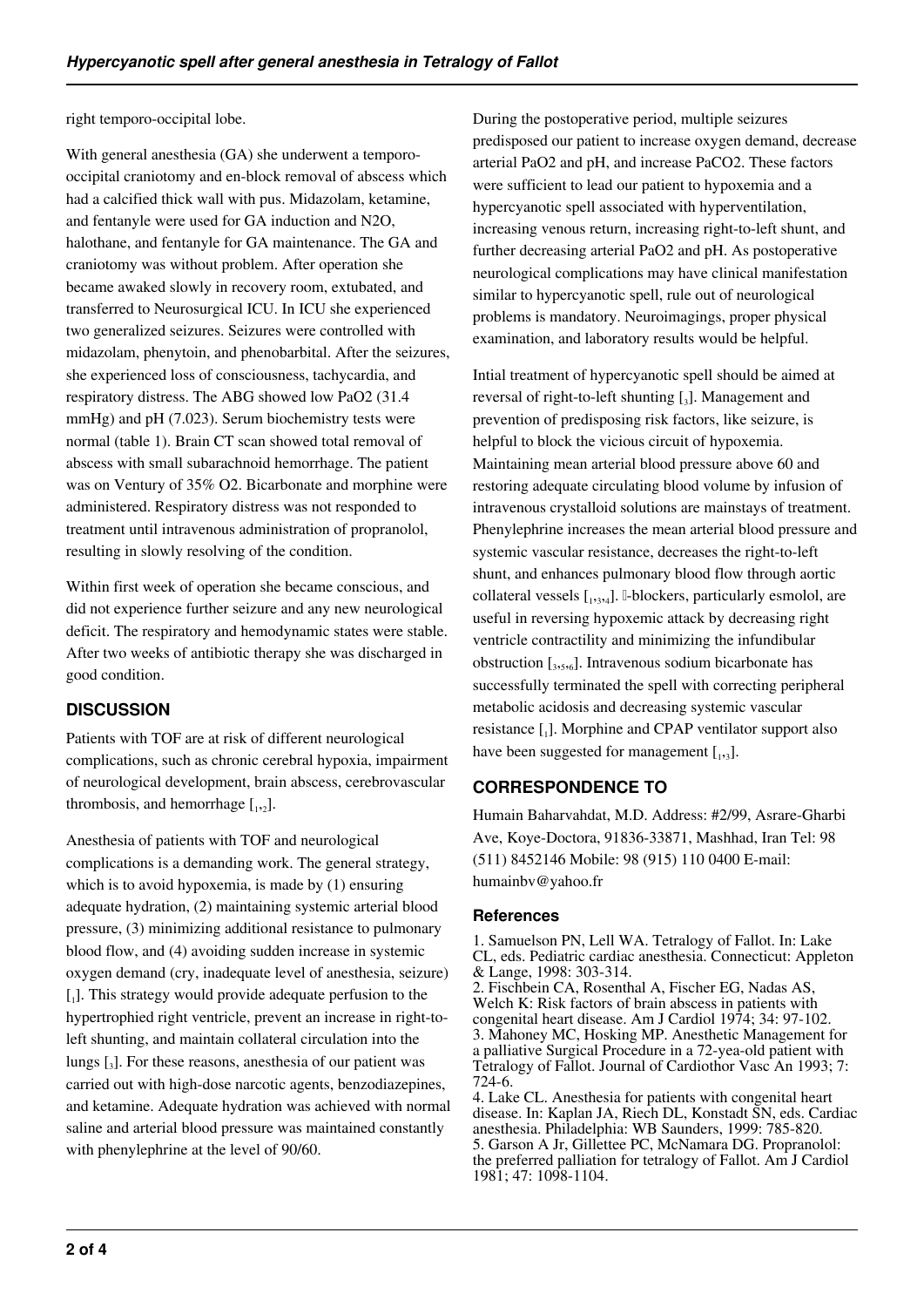6. Nussbaum J, Zane EA, Thys DM. Esmolol for the treatment of hypercyanotic spells in infants with Tetralofy of Fallot. J Cardiothor Anesth 1989; 3: 200-2.